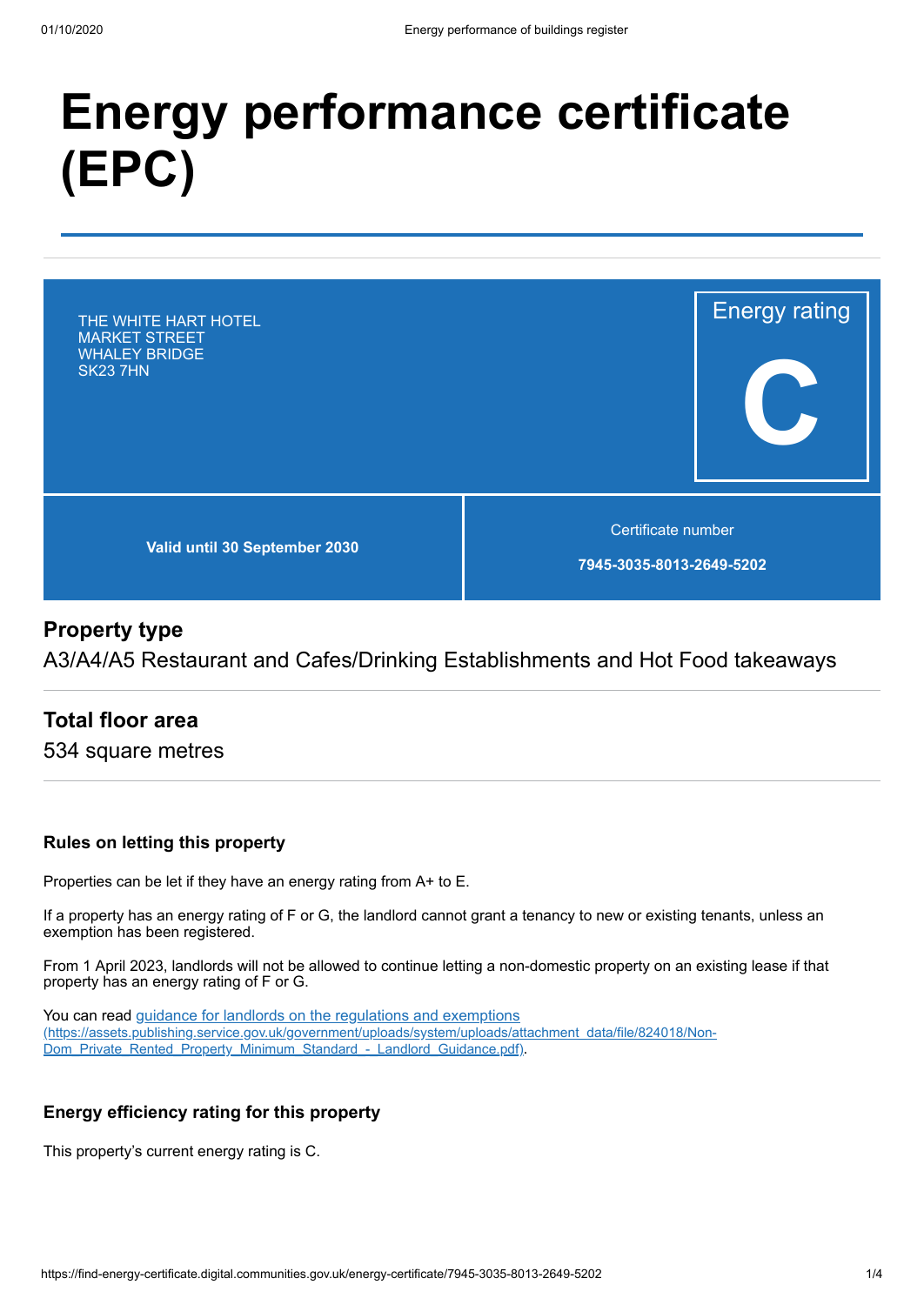

Properties are given a rating from A+ (most efficient) to G (least efficient).

Properties are also given a score. The larger the number, the more carbon dioxide (CO2) your property is likely to emit.

## **How this property compares to others**

Properties similar to this one could have ratings:

**If newly built**

# **If typical of the existing stock**

## **Breakdown of this property's energy performance**

What is primary energy use?

## **Recommendation report**

Guidance on improving the energy performance of this property can be found in the [recommendation](https://find-energy-certificate.digital.communities.gov.uk/energy-certificate/5034-6388-0630-9764-1258) report.

30 | B

88 | D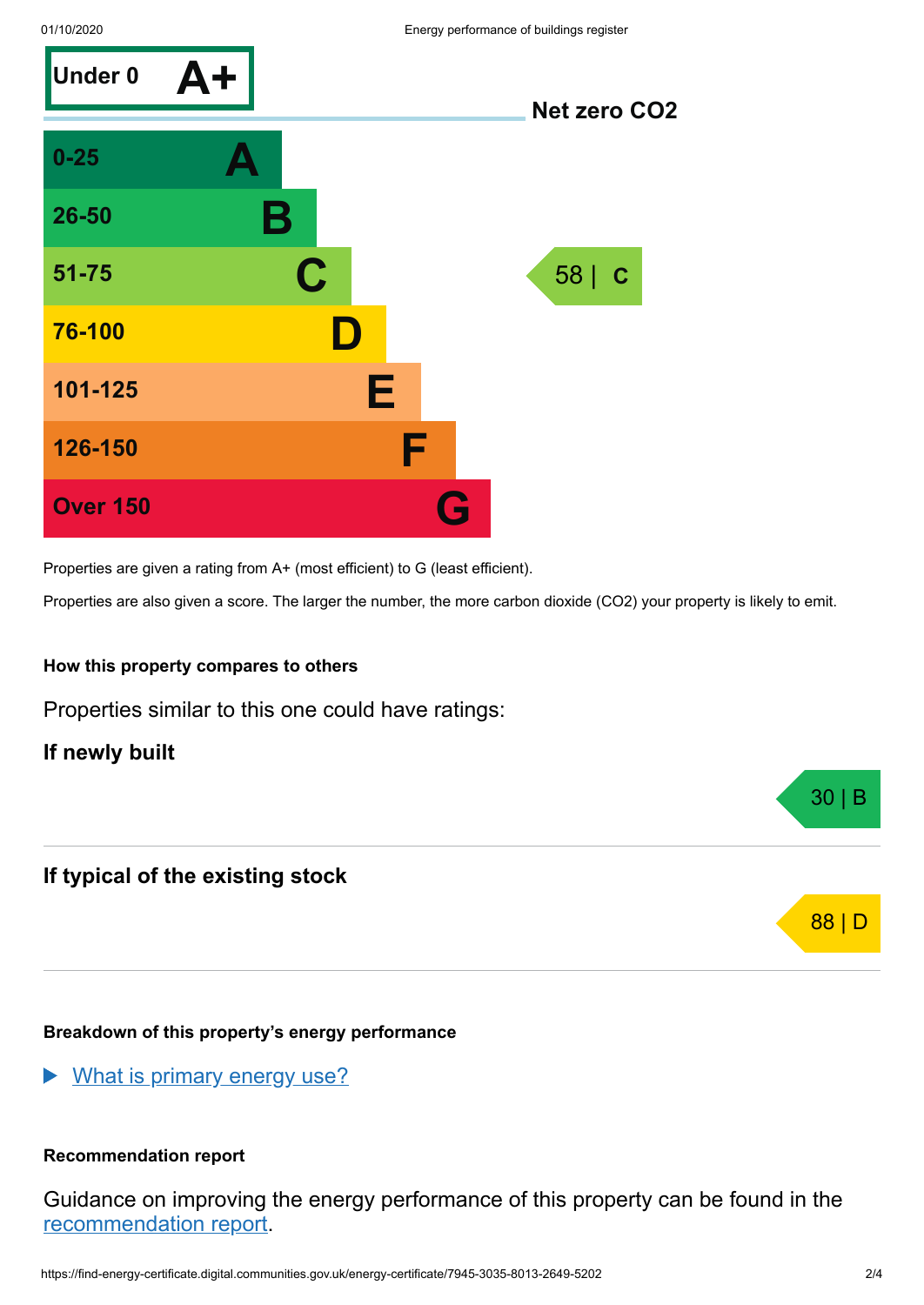#### **Contacting the assessor and accreditation scheme**

This EPC was created by a qualified energy assessor.

If you are unhappy about your property's energy assessment or certificate, you can complain to the assessor directly.

If you are still unhappy after contacting the assessor, you should contact the assessor's accreditation scheme.

Accreditation schemes are appointed by the government to ensure that assessors are qualified to carry out EPC assessments.

# **Assessor contact details**

## **Assessor's name**

Kieran Wilshaw

## **Telephone**

01924 669940

# **Accreditation scheme contact details**

## **Accreditation scheme**

Stroma Certification Ltd

## **Assessor ID**

STRO035247

## **Telephone**

0330 124 9660

# **Assessment details**

## **Date of assessment**

24 September 2020

## **Date of certificate**

1 October 2020

# **Employer**

Compliance365

# **Employer address**

Unit 6 Marniner Court Wakefield WF4 3FL

# **Assessor's declaration**